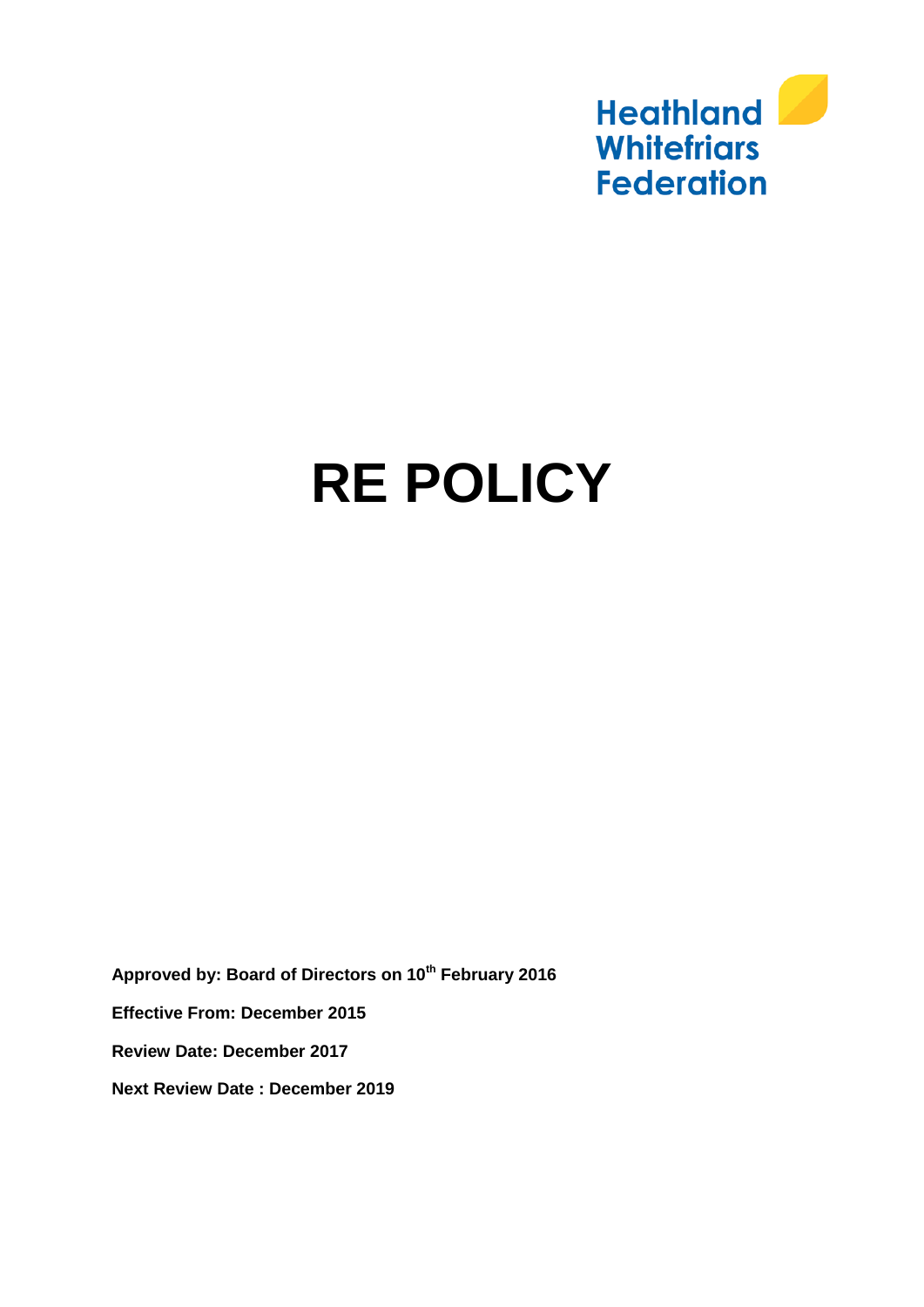

## **Aims and objectives**



Article 14: Your right to follow your own religion

Religious education enables children to investigate and reflect on some of the most fundamental questions asked by people. In the Heathland Whitefriars Federation we develop the children's knowledge and understanding of the major world faiths.

We enable children to develop a sound knowledge not only of their own faith and beliefs but also of other world religions, including those that are the main faiths of children and staff within our schools.

Children reflect on what it means to have a faith and to develop their own spiritual knowledge and understanding. We help the children learn *from* religions as well as *about* religions.

#### **The aims of religious education are to help children:**

*Article 6: You have the right to life and to be healthy*

• develop an awareness of spiritual and moral issues in life experiences;

• develop knowledge and understanding of their own beliefs and faiths and other major world religions and value systems found in Britain;

• develop an understanding of what it means to be committed to a religious tradition;

• be able to reflect on their own experiences and to develop a personal response to the fundamental questions of life;

• develop an understanding of religious traditions and to appreciate the cultural differences in Britain today;

• develop investigative and research skills and to enable them to make reasoned judgements about religious issues;

• have respect for other peoples' views and to celebrate the diversity in society.

## **The legal position of religious education**

The religious education curriculum forms an important part of our schools' spiritual, moral and social teaching. It also promotes education for citizenship. Our schools' RE curriculum is based on SACRE guidance and the Harrow LEA's Agreed Syllabus and it meets all the requirements set out in that document. The Education Reform Act 1988 (ERA) states that the RE syllabus should reflect the fact that the religious traditions in Great Britain are in the main Christian, and that it should, at the same time, take account of the teachings and practices of other major religions.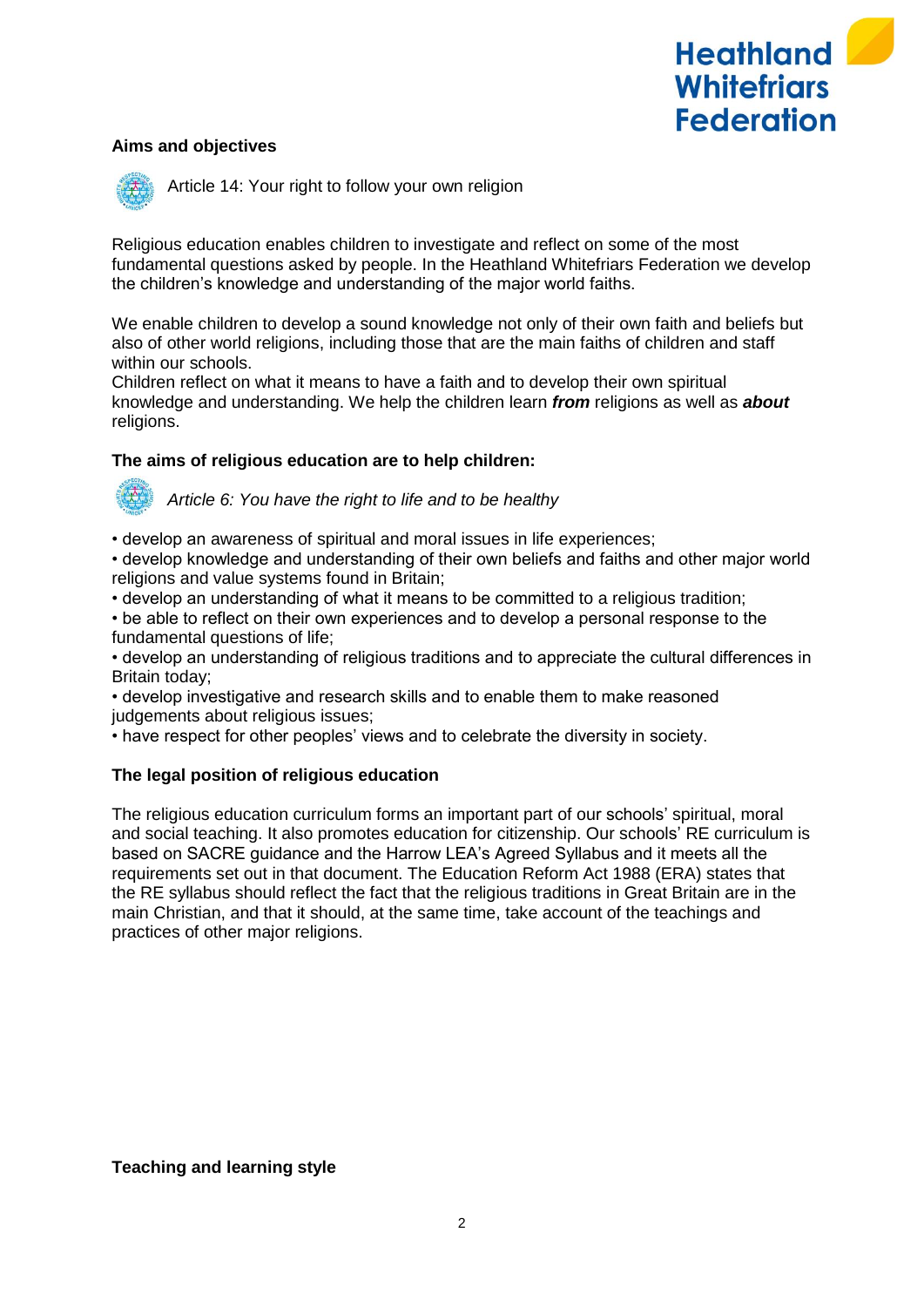



*Article 29: Your right to become the best that you can be.*

We base our teaching and learning style in RE on the key principle that good teaching in RE allows children both to learn about religious traditions and to reflect on what the religious ideas and concepts mean to them. Our teaching enables children to extend their own sense of values and promotes their spiritual growth and development. We encourage children to think about their own views and values in relation to the themes and topics studied in the RE curriculum.

Our teaching and learning styles in RE enable children to build on their own experiences and extend their knowledge and understanding of religious traditions. We aim to invite people of different faiths or parents into school to talk to the children about special events / celebrations within their religion. Our central key school Values include respect and tolerance and as such we help our pupils to learn from each other in terms of their faith and beliefs and the things that cause them to wonder.

#### **Trips**



Article 13: Your right to have information

Every year group, from year 1 to year 6 will visit at least one place of worship during the academic year. When they leave the Heathland or Whitefriars, the children will have experienced a place of worship for each of the 6 major world faiths. We visit places of worship as guests and learners NOT as worshippers.

We also welcome experts and leaders from some key faiths including visits from a local vicar and Imam.

## **Curriculum planning in religious education**

*Article 28: Every child has the right to learn and go to school.*

We plan our religious education curriculum in accordance with the Harrow's LEA's Agreed Syllabus. We ensure that the topics studied in religious education build upon prior learning. We offer opportunities for children of all abilities to develop their skills and knowledge in each RE topic, and we ensure that the planned progression built into the scheme of work offers the children an increasing challenge and as they move through the schools. We recognise the fact that all classes in our schools have children of widely differing ways of learning, and so we provide suitable learning opportunities for all children by matching the challenge of the lesson to the pupil's learning needs.

## **Foundation Stage**

We teach religious education to all children in the schools, including those in the reception classes.

As the reception class is part of the Foundation Stage of the National Curriculum, we relate the religious education aspects of the children's work to the objectives set out in the Early Learning Goals which underpin the curriculum planning for children aged three to five. Through teaching religious education in our school, we provide opportunities for spiritual development and reflection.